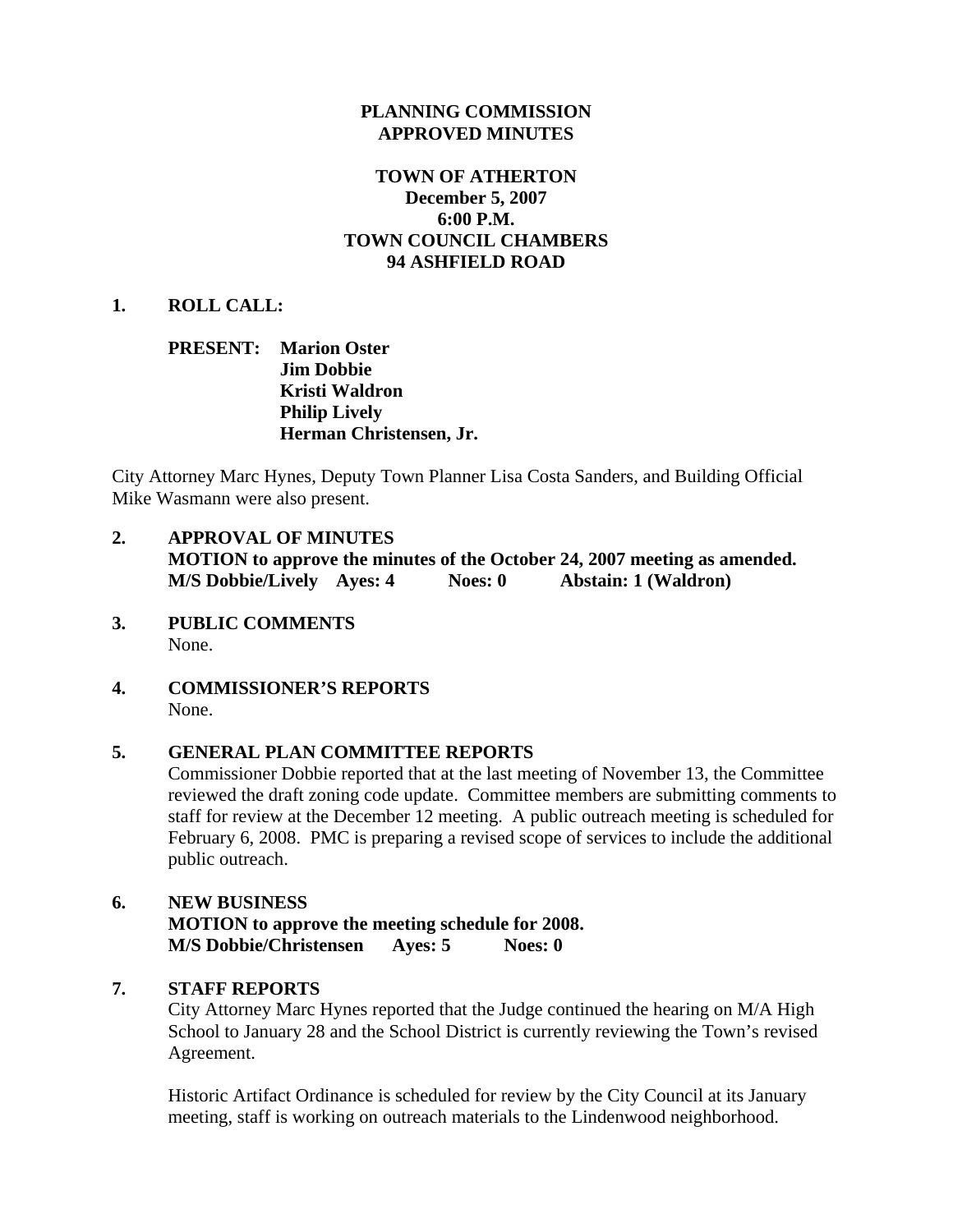Mike Wasmann reported that the illegal shed at 224 Atherton Avenue has been removed.

Commissioner Christensen asked about the status of the appeal at 44 Tuscaloosa. Lisa Costa Sanders responded that the item is scheduled for review at the December 19, 2007 City Council meeting.

# **PUBLIC HEARINGS**

**8. Conditional Use Permit, Heritage Tree Removal Permit and Negative Declaration-50 Valparaiso-** Conditional Use Permit for the Athletic Center, Performing Arts and Creative Arts Building Project and a Heritage Tree Removal Permit to allow the removal of five heritage trees. Atherton Municipal Code Sections 17.32 and 8.10.

David McAdoo, Menlo School, stated that the School needs more time to meet with the College and requested a continuance.

In response from a question from Commission Dobbie, Marc Hynes stated that he has received information from the School, but has not received the documents as requested from the College. He noted that he did receive a letter from the College indicating that the documents would be provided.

**MOTION to continue this item to the January 23, 2008 Planning Commission Meeting. M/S Lively/Christensen Ayes: 5 Noes: 0** 

**9. Conditional Use Permit and Negative Declaration- 150 Valparaiso-** Conditional Use Permit for Sacred Heart School Science and Student Life Center Building and associated projects. Atherton Municipal Code Sections 17.32 and 8.10.

Staff and the Applicant request this item be continued to the next Planning Commission meeting.

**MOTION to continue this item to the January 23, 2008 Planning Commission Meeting. M/S Dobbie/Lively Ayes: 5 Noes: 0** 

**10. Heritage Tree Removal Permit -70 Stern-** Heritage Tree Removal Permit to allow the removal of one heritage tree. Atherton Municipal Code Section 8.10.

Lisa Costa Sanders presented the staff report and indicated staff support for the tree removal request.

Commissioner Dobbie expressed concern with the quality of the plan submittal.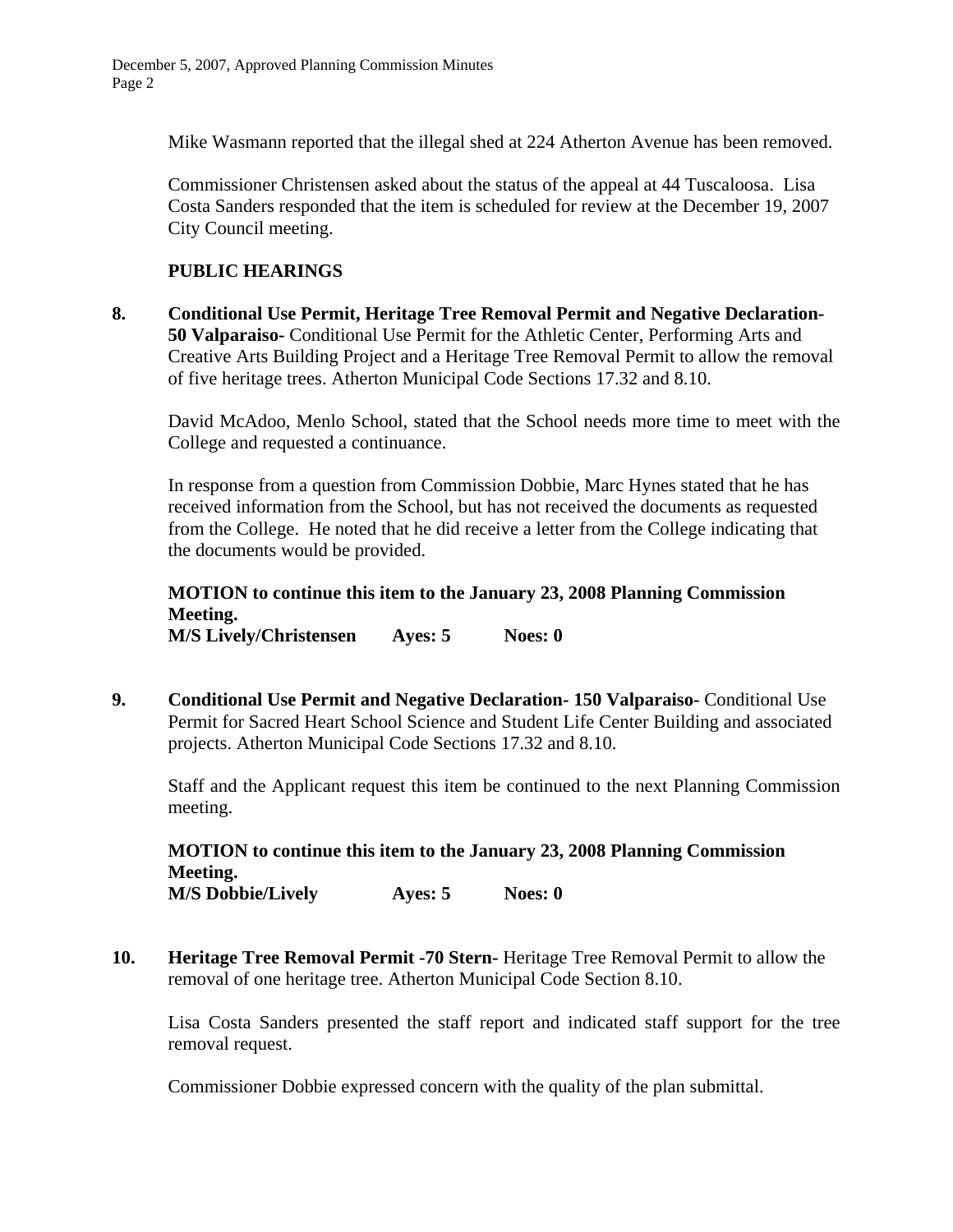December 5, 2007, Approved Planning Commission Minutes Page 3

> Commissioner Christensen asked if removal of the requested tree would help the adjacent tree. Kathy Hughes Anderson responded that the adjacent tree is a young tree and that the removal of this tree could help the adjacent tree.

#### OPEN PUBLIC COMMENT

Jeff Wise, property owner representative, noted the location of tree #19 on the site plan and its proximity to the front entry. He stated that the trees on-site have been neglected and noted that over 20 heritage trees will remain.

Commissioner Waldron asked what trees are proposed to be planted. Mr. Wise responded that they would like to plant evergreen elms.

## CLOSE PUBLIC HEARING

Commissioner Lively expressed support for the request.

Commissioner Christensen stated that the Town should take another look at the heritage tree ordinance and expressed concern with a lack of maintenance on some sites. He further stated that he would like to see new construction design around heritage trees.

Commissioner Dobbie expressed concern with the timing of the application as the house in still in the building permit plan check process.

Commissioner Waldron expressed support for the request.

Commissioner Oster stated that the tree is not in good condition.

**MOTION to approve Heritage Tree Removal Permit to allow the removal of one heritage tree based on the following finding and subject to the conditions of the Heritage Tree Removal Permit with the following additional condition:** 

#### **M/S Lively/Dobbie Ayes: 5 Noes: 0**

#### **Finding:**

1. The removal of the tree would not be contrary to the purpose and intent of the Atherton General Plan.

#### **Additional Condition:**

1. Building Permit plans for the main residence shall be in substantial compliance with the plans reviewed by the Planning Commission.

Commissioner Oster advised of the 10-day appeal period.

**10. Variance – 2 Belbrook –** Variance to allow a new detached accessory structure (pedestrian bridge) in the front yard. Atherton Municipal Code Section 17.56.050

Lisa Costa Sanders presented the staff report.